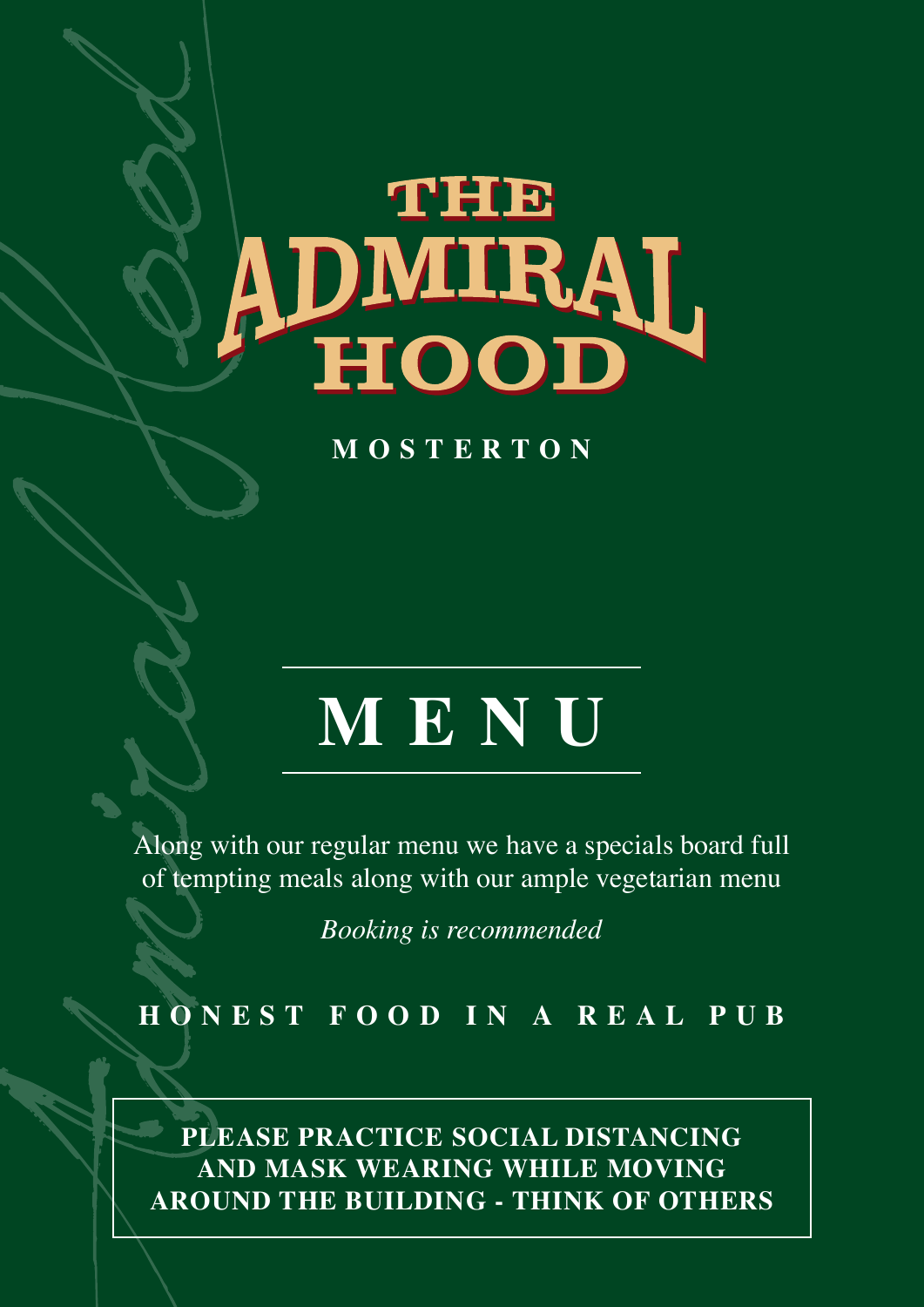Freshly made, served on white or brown bread from Evershot Bakery - Plain or toasted bread **Please ask about our selection of fillings.**

### **EXTRAS**

# **PUB CLASSICS**

# **SANDWICHES** *All £5.50*

| <b>Chunky Bread and Butter</b>      | £2.25 | <b>Coleslaw</b>             | £2.95 |
|-------------------------------------|-------|-----------------------------|-------|
| <b>Crispy Homemade Onion Rings</b>  | £2.25 | <b>Bowl of Chips</b>        | £2.95 |
| <b>Homemade Cheesy Garlic Bread</b> | £4.50 | <b>Bowl of Cheesy Chips</b> | £4.50 |
|                                     |       |                             |       |

| THE ADMIRALS BURGER                                |                                                    | All £9.75       |
|----------------------------------------------------|----------------------------------------------------|-----------------|
| <b>802 Steak Burger</b>                            | <b>MAX YOUR BURGER</b>                             |                 |
| <b>Chicken Breast Fillet (grilled or battered)</b> | <b>Onion</b>                                       | 50 <sub>p</sub> |
| Falafel & Spinach Burger (V)                       | Sweet Chilli sauce, Egg, Pineapple                 | £1.00 Each      |
|                                                    | Cheese, Bacon, Scampi, Garlic Mushrooms £1.50 Each |                 |
| <b>Fish Finger &amp; Tartare Sauce</b>             | <b>Pulled Pork</b>                                 | £2.50           |
|                                                    |                                                    |                 |

**Seafood Platter** <br>**E15.25** Grilled sea bass and plaice with scampi and whitebait

*Senior Citizens and Children's menus on the back*

# **GOOD OLD FAVOURITES**

**Take a peek at our sweet board, it's all homemade and we're sure you'll find the room or you could always take them away for later...**

## **SWEETS**

**Homemade Mushroom Curry** Served with rice or 1/2 rice and 1/2 chips

**Homemade Nut Roast**  (May contain seeds)

#### **VEGETARIAN All £9.95**

**Wild Mushroom and Pea Risotto Spinach & Ricotta Cheese Cannelloni**

| <b>Grilled Fillets of Sea Bass</b>                                                                           | £13.50 |
|--------------------------------------------------------------------------------------------------------------|--------|
| <b>Fish Curry</b>                                                                                            | £14.00 |
| <b>Fish Pie</b><br>Cod, salmon and mix of prawn and smoked<br>fish in a creamy cheese sauce topped with mash | £14.75 |

#### **FISH**

*(The fish we use may change as available and depending on the season and will always be from sustainable stocks)*

**Haddock Florentine Fishcakes** *(GF)*

Lightly smoked haddock mixed with potato and spinach, with a cheesy middle. Served with your choice of potatoes and vegetables. **One Fishcake £7.95 / Two Fishcakes £12.95**

> *Please take a seat and a member of the team will be with you to take your food and drink orders.*

**We would politely ask anyone with any allergies to please make a member of staff aware before ordering.**

| <b>Steak and Kidney Pud</b><br>Soft yet crisp suet, melt in the mouth pastry<br>filled with a rich, slow cooked steak and<br>kidney filling, served with a selection of<br>crisp fresh vegetables and potatoes/chips | £10.25         |
|----------------------------------------------------------------------------------------------------------------------------------------------------------------------------------------------------------------------|----------------|
| <b>Fresh Fish and Chips</b><br>Freshly battered deep fried fillet of fish<br>served with chips and garden peas<br>or mushy peas                                                                                      | £10.50         |
| <b>Scampi and Chips</b><br>Breaded scampi served with<br>chips and garden peas                                                                                                                                       | £7.25 / £9.95  |
| <b>8oz Gammon Steak</b><br>Served with chips, tomato, mushrooms,<br>onion rings and peas, with a choice<br>of an egg or pineapple or both                                                                            | £11.75         |
| <b>8oz Sirloin Steak</b><br>Served with chips, tomato, mushrooms,<br>onion rings and peas. Cooked to your liking.                                                                                                    | £16.95         |
| <b>Homemade Beef Lasagne</b><br>Served with chips or garlic bread                                                                                                                                                    | £12.50         |
| <b>Chicken Breast Smothered in</b><br><b>Bacon, Brie &amp; Cranberry</b>                                                                                                                                             | £12.50         |
| <b>Hunters Chicken</b><br>Chicken breast served with bacon,<br><b>BBQ</b> sauce and cheddar                                                                                                                          | £12.00         |
| <b>Traditional Ham, Egg and Chips</b><br>Hand carved, honey roast ham served<br>with chips and an egg                                                                                                                | £8.25 / £10.15 |
|                                                                                                                                                                                                                      |                |

### **MAIN MEALS**

(For those with a smaller appetite we offer some dishes

| <b>Prawn Cocktail</b>              | £6.40 |
|------------------------------------|-------|
| <b>Deep Fried Brie</b>             | £6.50 |
| <b>Deep Fried Crispy Whitebait</b> | £6.40 |

### **STARTERS**

**Bacon & Tomato £2.50 Garlic Mushrooms £1.50**

| s as a lighter bite, but just as tasty)                                                                                                                                    |                  |  |
|----------------------------------------------------------------------------------------------------------------------------------------------------------------------------|------------------|--|
| <b>Pan Fried Lambs Liver &amp; Bacon</b><br>Cooked to your liking.                                                                                                         | £9.75            |  |
| <b>Sweet Thai Chilli Stir Fry</b><br>Served on a bed of egg noodles<br>- Chicken<br>- Mixed Chicken and Prawn                                                              | £11.95<br>£13.95 |  |
| <b>Cheese Omelette</b><br>Light and fluffy omelette loaded with cheddar<br>cheese and served with a crisp dressed<br>side salad and chips<br>+ extra filling from £1       | £9.95            |  |
| <b>Homemade Chicken Curry</b><br>Served with rice or 1/2 rice and 1/2 chips                                                                                                | £11.95           |  |
| <b>SEASONAL</b>                                                                                                                                                            |                  |  |
| <b>Greek Salad</b><br>Tomato, cucumber, red onion, green pepper,<br>olives, topped with feta cheese,<br>thyme and olive oil                                                | £8.00 / £10.00   |  |
| <b>Caesar Salad</b><br>Crisp salad, warm breast of chicken, crispy bacon,<br>parmesan shavings, croutons, new potatoes,<br>topped with a tangy Caesar dressing             | £8.50 / £11.50   |  |
| The Admiral Ploughman's £8.25 / £10.95<br>Selection of cold meat, a variety of cheeses, salad,<br>pickles, new potatoes, homemade coleslaw, with<br>slices of crusty bread |                  |  |
| Mac 'n' Cheese<br>Pasta in a creamy cheese sauce,<br>with salad and crusty bread<br>+ Add toppings                                                                         | £7.95 / £10.25   |  |

**Baked Goats Cheese £8.50 / £11.50**  Nestled in a crispy salad, topped with pinenuts and pear glazed with honey - comes with a choice of chips or crusty bread

| <b>Homemade Soup</b>           | £6.20 |
|--------------------------------|-------|
| <b>Creamy Garlic Mushrooms</b> | £6.40 |
|                                |       |